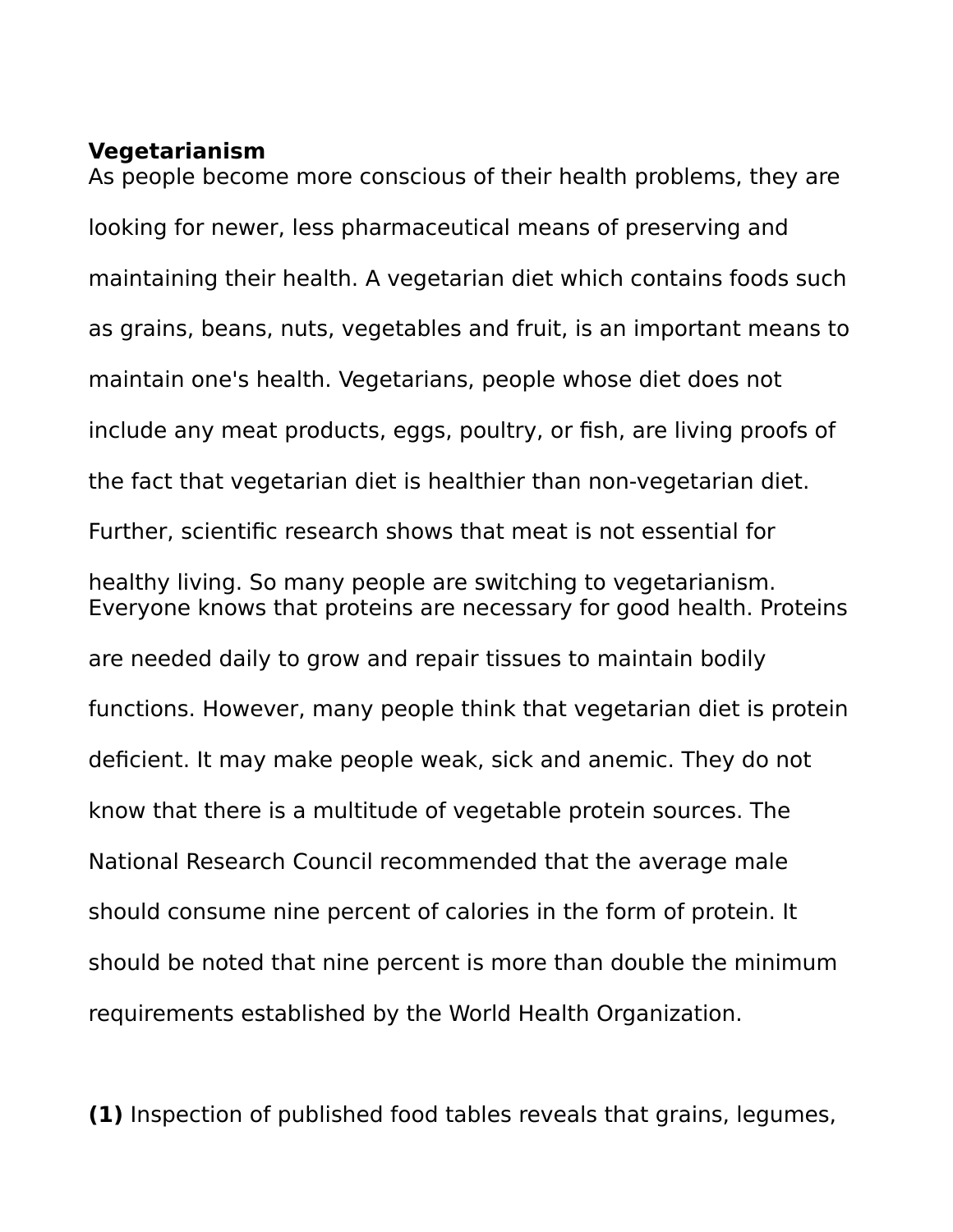nuts, seeds, and vegetables provide more than nine percent calories in the form of proteins. Although vegetarians eat less protein than do meat eaters, they readily get as much as they need from non-flesh sources. Even vegans, who eat only plant foods, get more protein than the recommended level. This is true in view of the fact that nonvegetarian diet contains more non-essential proteins than vegetarian diet.Some people have the wrong belief that a lot of protein in diet can make them strong so they can do hard work. However, sports records show that vegetarian athletes surpass or at least do as well as other athletes in events that require strength and endurance, such as running, swimming and tennis. For instance, Pierreo Verot, a vegetarian, holds the world record for downhill endurance skiing. The world record for distance butterfly swimming is held by vegetarians James and Jonathan deDonato. **(2)** Furthermore, vegetarians are more readily able to attain physical

balance, mental clarity, and spiritual harmony ? factors that are critical in maintaining optimal health.Formerly, vegetable proteins were classified as second-class, and regarded as inferior to first-class proteins of animal origin, but this distinction has now been generally discarded. **(3)** Now it has been found that excessive amount of protein found in

meat products is not only nonessential but it is actually hazardous to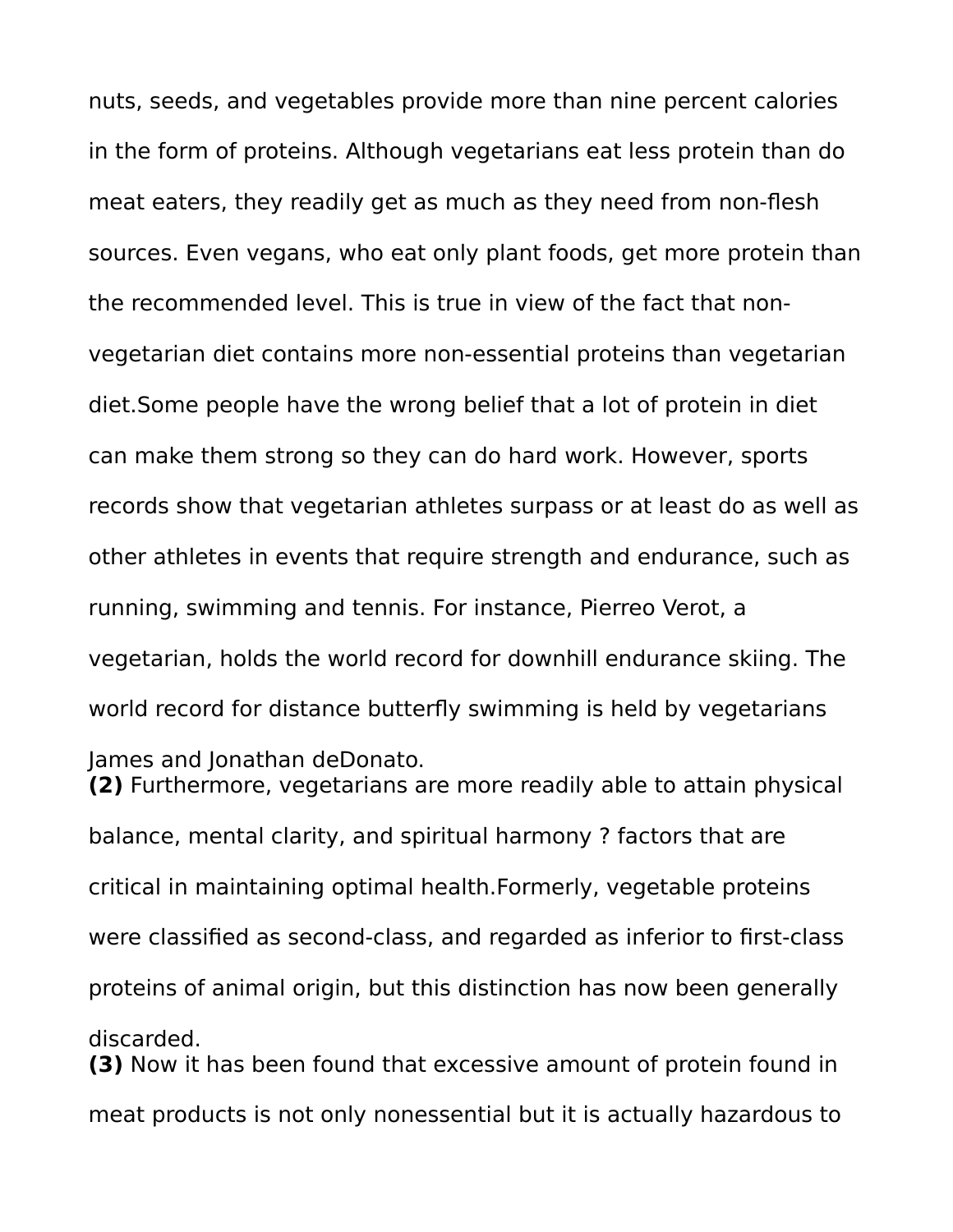our health. For example, osteoporosis and kidney stones have been linked to over-consumption of proteins. Researchers at University of Michigan and other universities have shown that the more protein a person consumes, the more calcium his or her body loses, resulting in osteoporosis. The high-protein (meat-based) diets result in gradual decrease in bone density and cause osteoporosis. The results of the study indicate that vegetarian men have an average bone loss of three percent while non-vegetarian men, seven percent. Vegetarian women have an average bone loss of eighteen percent and nonvegetarian women, thirty-five percent. The study also shows that by the time a non-vegetarian woman reaches the age of sixty-five, she has lost over one-third of her skeletal structure. On the contrary, vegetarian women tend to remain active, maintain their skeletal structure, and are less likely to fracture or break their bones. **(4)** Another problem caused by excessive protein is the formation of kidney stones. Kidney stones are caused by crystallization of calcium that is lost from the bones in digesting excessive amounts of protein. There is some evidence that excessive protein consumption can result in destruction of kidney tissue and the deterioration of kidneys. This is because kidneys have to work harder to de-aminize and excrete the excess protein out of the body. **(5)** Besides proteins, saturated fats, such as animal fats, and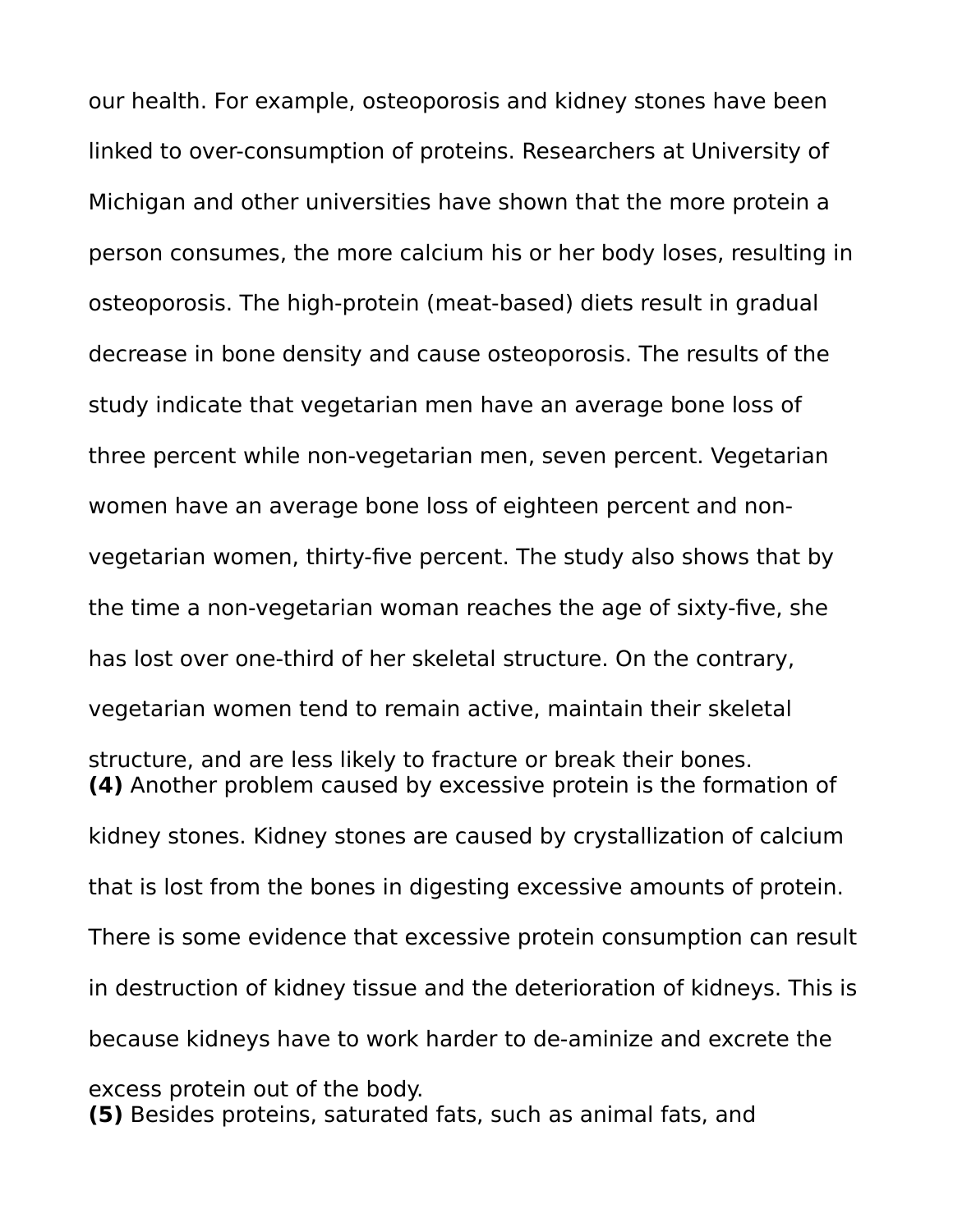cholesterol play an important role in a person's health. Although some fats are necessary in a balanced diet for body maintenance, saturated fats can be hazardous to one's health if they are taken in excess amounts. Animal fats are heavier and stickier than vegetable fats. The heavier the fat, the more it agglutinates blood cells, thus increasing the viscosity of blood, restricting blood flow and raising blood pressure. If the blood stops moving freely, it can cause a clot in the artery. These clots can lead to heart disease. Similarly, cholesterol, which is found in large amounts in non-vegetarian food, deposits in artery walls and causes the arteries to clog, resulting in angina and other problems.

'Although absent in plant foods, cholesterol is present in meat, poultry, seafood, dairy products, and eggs. Cholesterol is the main component of the plaque that builds up in arteries, causing atherosclerosis (disease of arteries).' All of these foods, with the exception of seafood, are also high in saturated fat. Diets high in saturated fats and cholesterol increase cholesterol level in blood and produce atherosclerosis, which leads to heart disease and stroke. Diets low in saturated fat and cholesterol keep cholesterol level low and thus lower the probability of heart disease and stroke. Nutritional studies show that vegetarians consumes less cholesterol and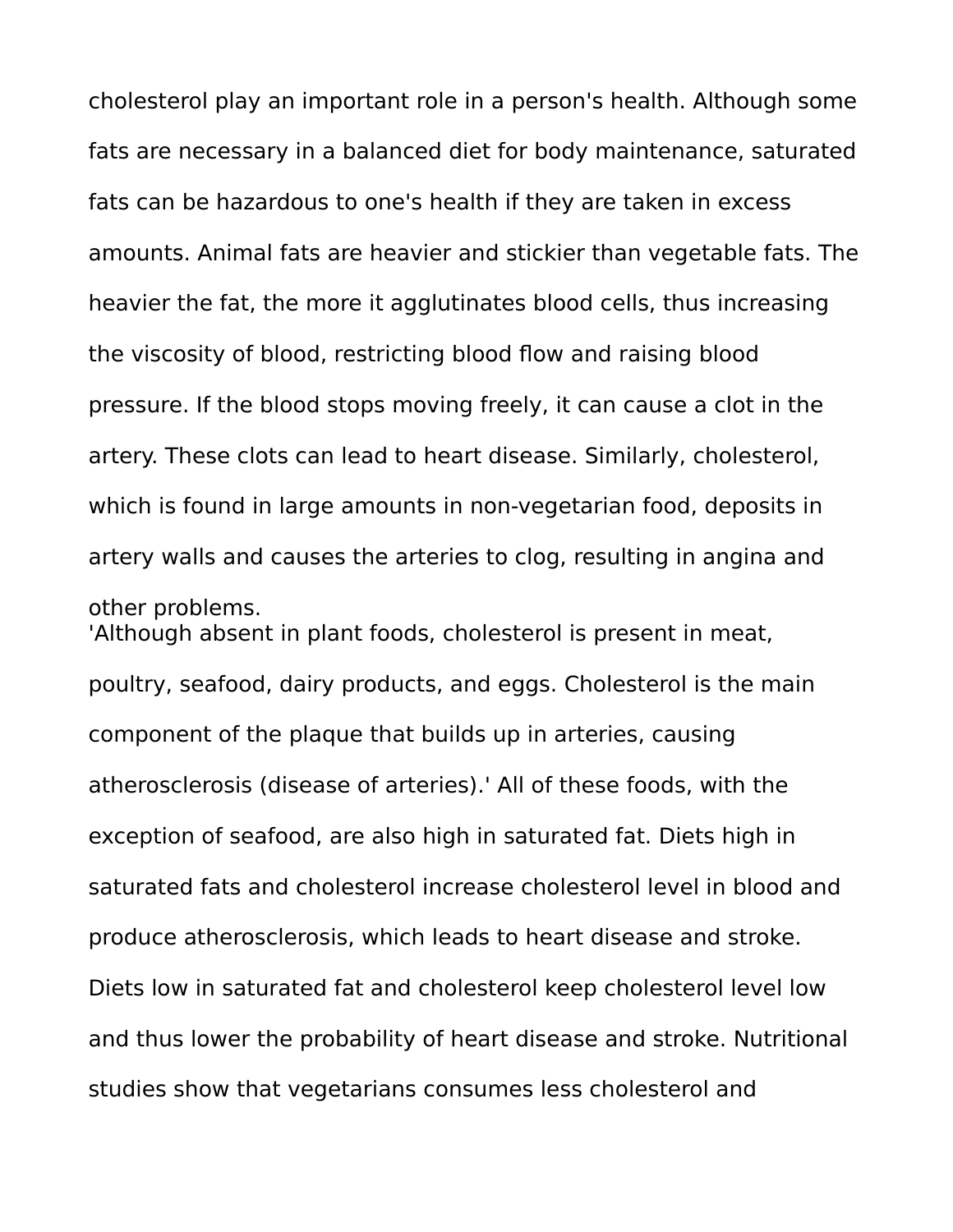saturated fats and have lower levels of cholesterol. Studies also show that meat eaters have higher rates of atherosclerosis and fatal heart disease. In a study, the risk of fatal coronary heart disease among the non-vegetarian members of a group was found to be three tines greater than that for the vegetarian members of the group. **(6)** Thus AHA advises avoiding foods that have a lot of saturated fat and cholesterol, which are found mainly in animal products and recommends that people should use beans, lentils, tofu, and other plant foods instead of meat in their meals. A vegetarian diet with lower saturated fat content helps to reverse heart disease. Dr. Dean Ornish has been prescribing vegetarian diet to people with heart disease. It is found that a significantly low fat content in diet is the key ingredient in restoring health. Dr. Ornish, the head of heart disease reversal studies, says, 'If everyone in the country was eating a low fat vegetarian diet, heart disease could be as rare as malaria.' Recently, Harvard University and Michio Kushi completed a study to discern the effects of macrobiotic on blood and cardiovascular strength and overall condition. People who normally maintained vegetarian diet were asked to change to a more standard American diet, containing meat, heavy sauces, sweets, and processed foods. After a few weeks, the results showed that their cardiovascular systems were affected adversely by the American diet.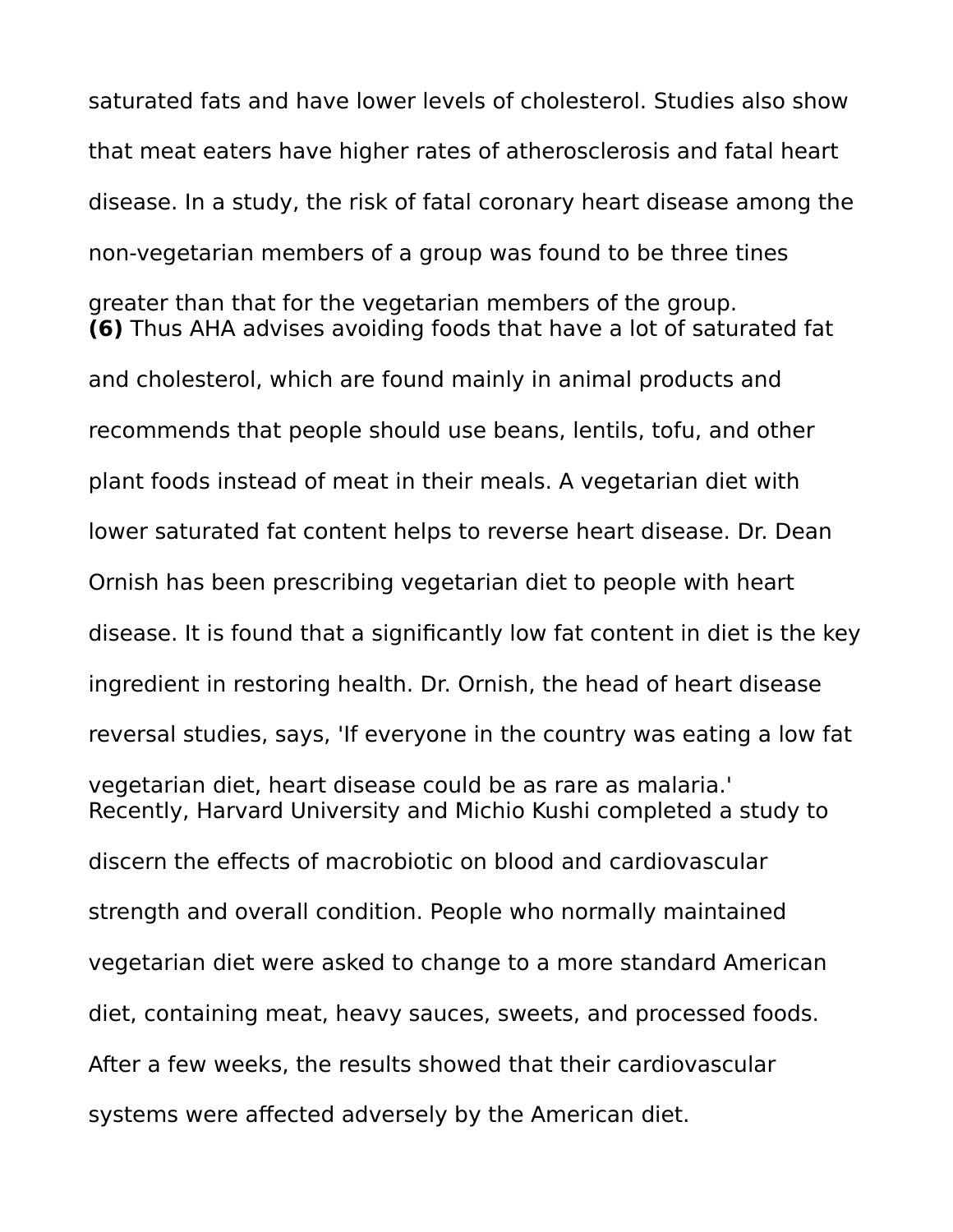**(7)** In addition to heart disease, colon and breast cancers are also linked to consumption of excessive saturated fat and cholesterol. The Association for the Advancement of Science states that 'populations on high meat, high fat diet are more likely to develop colon cancer than people on vegetarian diet.'

**(8)** Evidence from a study conducted in Stockholm, Sweden, reports that the greater the fat intake of a person, the higher the risk he or she has of contracting colon cancer. Similarly, the more fat a woman consumes in her lifetime, the more likely she is to get breast cancer. In a study conducted at the National Cancer Research Institute in Tokyo by Dr. Hirayama and his coworkers, the results show that women who consume meat daily face an almost four times greater risk of getting breast cancer than those who eat no meat. **(9)** Avoiding meats and substituting plant proteins can have amazing effects on general health and well-being. Not only that, but a vegetarian diet can, in many cases, actually reverses diseases. Many miraculous cancer remissions effected by adopting a vegetarian diet have been reported. One instance is the case of Dr. Anthony Sattilaro who was diagnosed with prostate cancer in 1978. He underwent traditional medical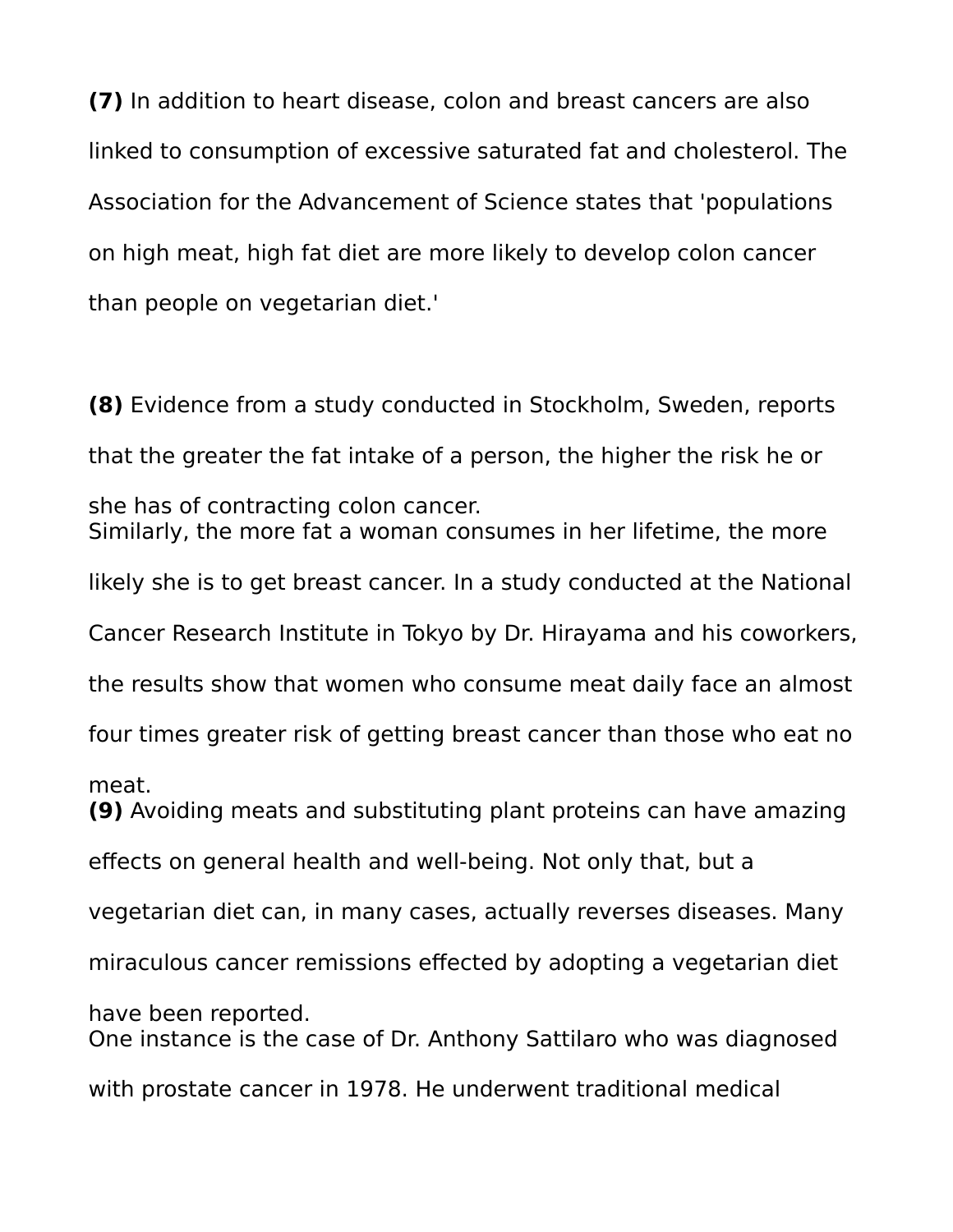therapy but the cancer spread to his lungs. When he had only six months to live, he discovered the benefits of a vegetarian diet. Eighteen months after Dr. Satlilaro had switched to a vegetarian diet, a CAT scan performed on him showed that he was completely rid of both cancers. **(10)** As mentioned above, some non-vegetarians believe that vegetarians are weak, skinny, and anemic. However, it is seen that most vegetarians experience better than average health and typically live physically active and demanding lives. People who have adopted a vegetarian diet experience many benefits. They sleep better, though for fewer hours. But they wake up feeling more refreshed and energetic than they did before. Many new vegetarians feel 'they are now able to participate in life more than they thought possible.' **(11)** In addition to these physical benefits, a vegetarian can enjoy his or her meals without guilt and without considering the meals to be a form of punishment. Vegetarian meals can be prepared in may different ways to suit different tastes. Some vegetarians feel that they can eat more foods with fewer calories, fat and cholesterol. A vegetarian diet can have some shortcomings if it is not prepared properly. For example, some foods may have too much salt. They cause water to be drawn out of blood cells, creating dehydration of tissues and result in the problem of water retention in the body.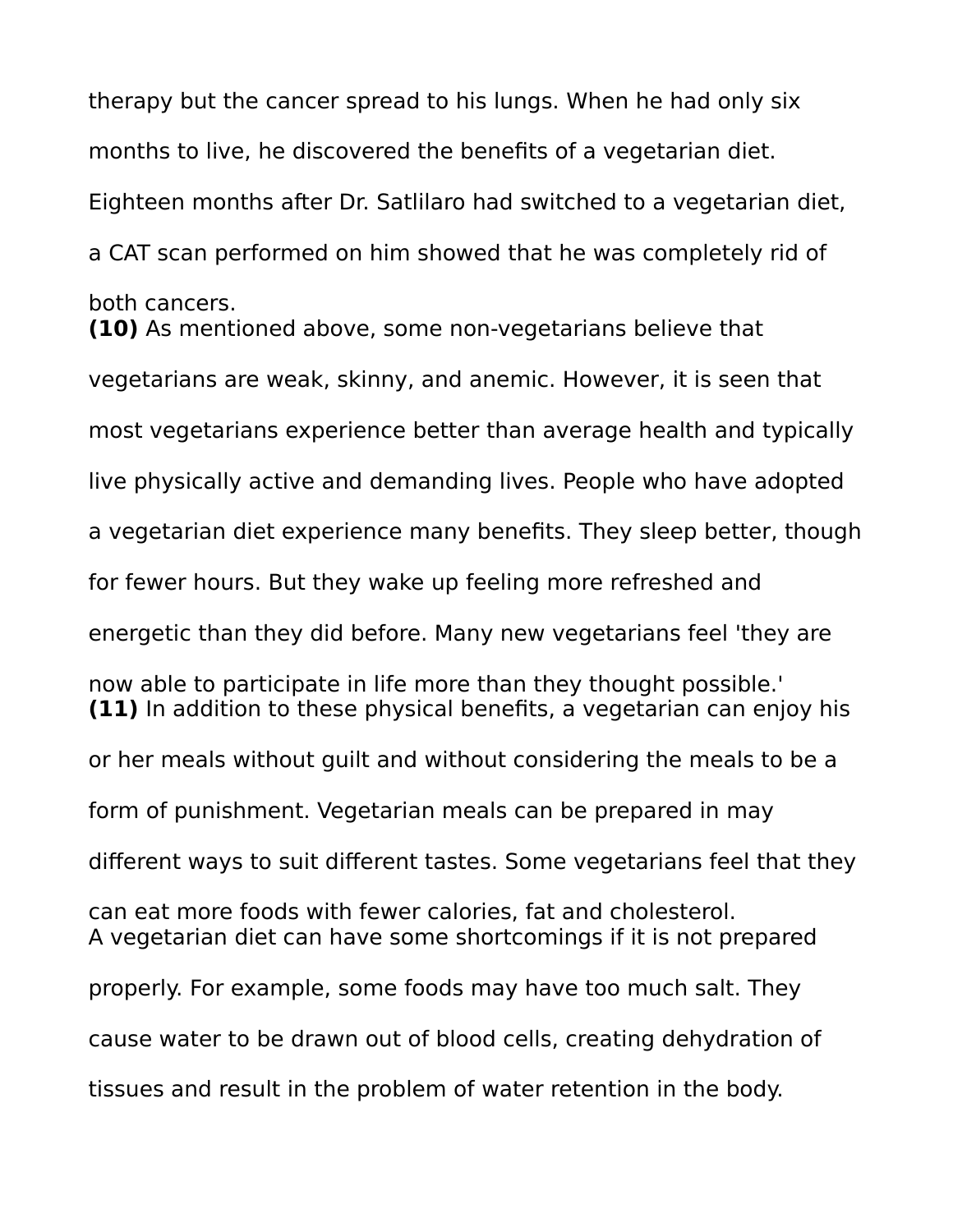Excessive sodium overburdens the kidneys and forces the heart to work twice as hard. This leads to hypertension ? increased blood pressure. Another problem with a vegetarian diet is that some people may not consume dark green and leafy vegetables, which are a major source of essential vitamins A and E. A proper combination of grains, beans and vegetables is essential to develop an ideal amino acid pattern for the body. For example, combination of corn tortilla and beans, wheat bread and lentils, or beans and rice are good sources of protein. The foods that were once believed to be the foundation of good health in some parts of the world are actually detrimental to one's health and cause diseases like cancer, heart disease, osteoporosis and kidney stones. On the other hand, those foods that were once looked upon by some people as nutritionally deficient have now been proven to be healthy and helpful in maintaining our health and reversing diseases. Now it has been established that a balanced vegetarian diet is the healthier choice for the well-being of people all over the world. There are two important reasons for adopting vegetarianism. Many people are vegetarians because of their religious beliefs. Others are vegetarians because a vegetarian diet is good for health. Jains are vegetarians because they believe in nonviolence. Violence means to kill or injure, to be angry or be greedy, to engage in selftorture, to be intolerant, not listening to what other people are saying,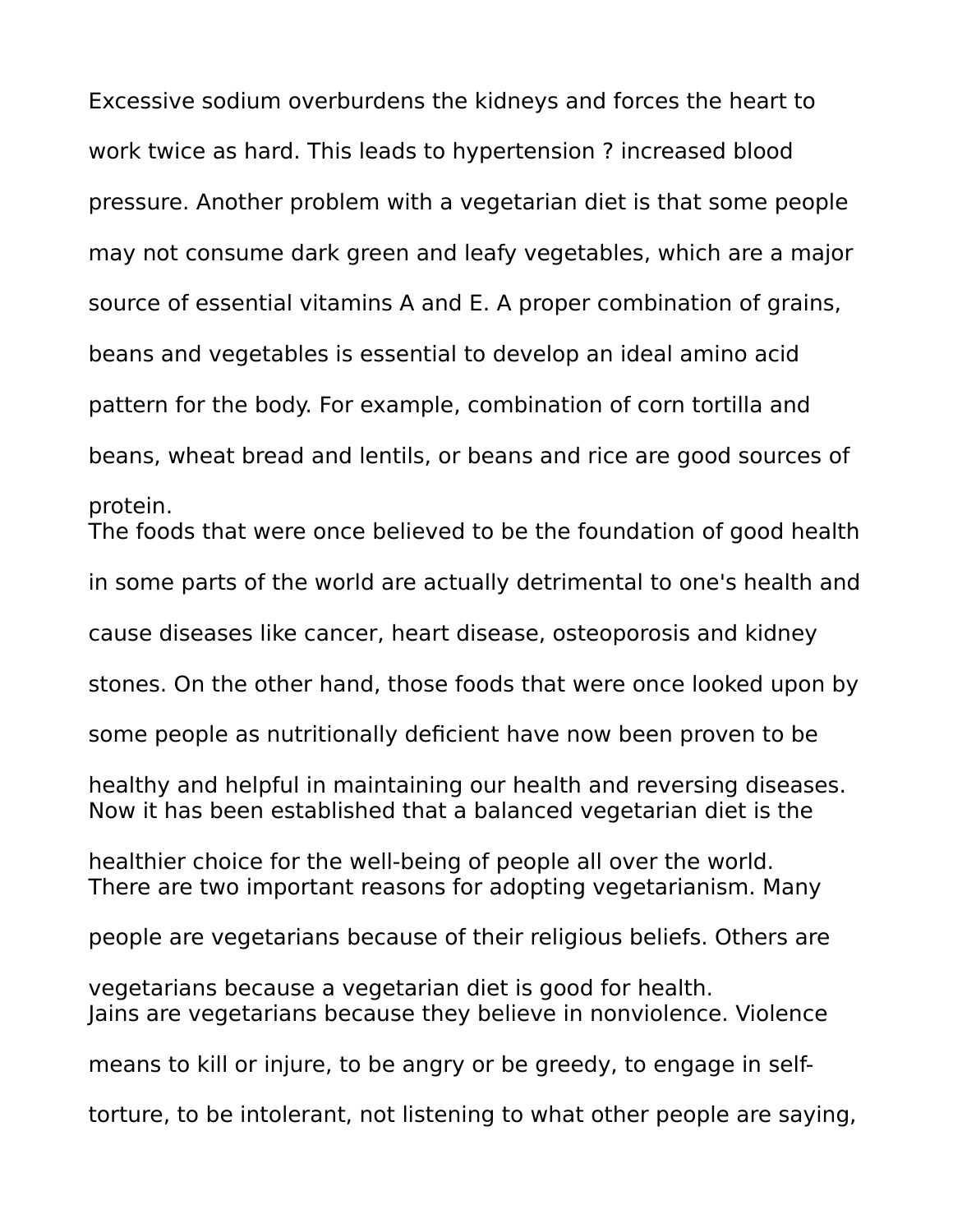etc. If we do not take proper care of our body and mind, we are

committing violence of self. A vegetarian diet is natural and better for

our health as described below. Thus vegetarianism helps us avoid

violence of self.

Vegetarians do not eat meat, poultry or fish. There are three kinds of

vegetarians, based on their attitude to milk and eggs. Vegans do not

take eggs or milk. Lacto's do not eat eggs but they do drink milk.

Lacto-ovo's eat eggs and drink milk. Jains are lacto's. **Here are some health reasons why some people don't eat** 

#### **meat:**

### **1) To protect their heart.**

Animal fat and high cholesterol diet may set a stage for heart disease.

In some places where very little fat is eaten, the death rate from heart

disease is lower than in other places.

### **2) To reduce the risk of cancer.**

Animal fat and cholesterol have been linked to some forms of cancer

such as the cancer of colon, breast and uterus. The National Academy

of Sciences reported in 1983 that 'people may be able to prevent

many common cancers by eating less fatty meats and more

vegetables and grains.' A vegetarian diet also reduces the risk of

kidney trouble.

#### **3) To control their weight.**

Vegetarian diet is bulky and filling. The caloric value of a six-ounce

steak (with its fat) equals that of a whole pound of cooked noodles.

Thus most people lose weight when they go on a vegetarian diet. This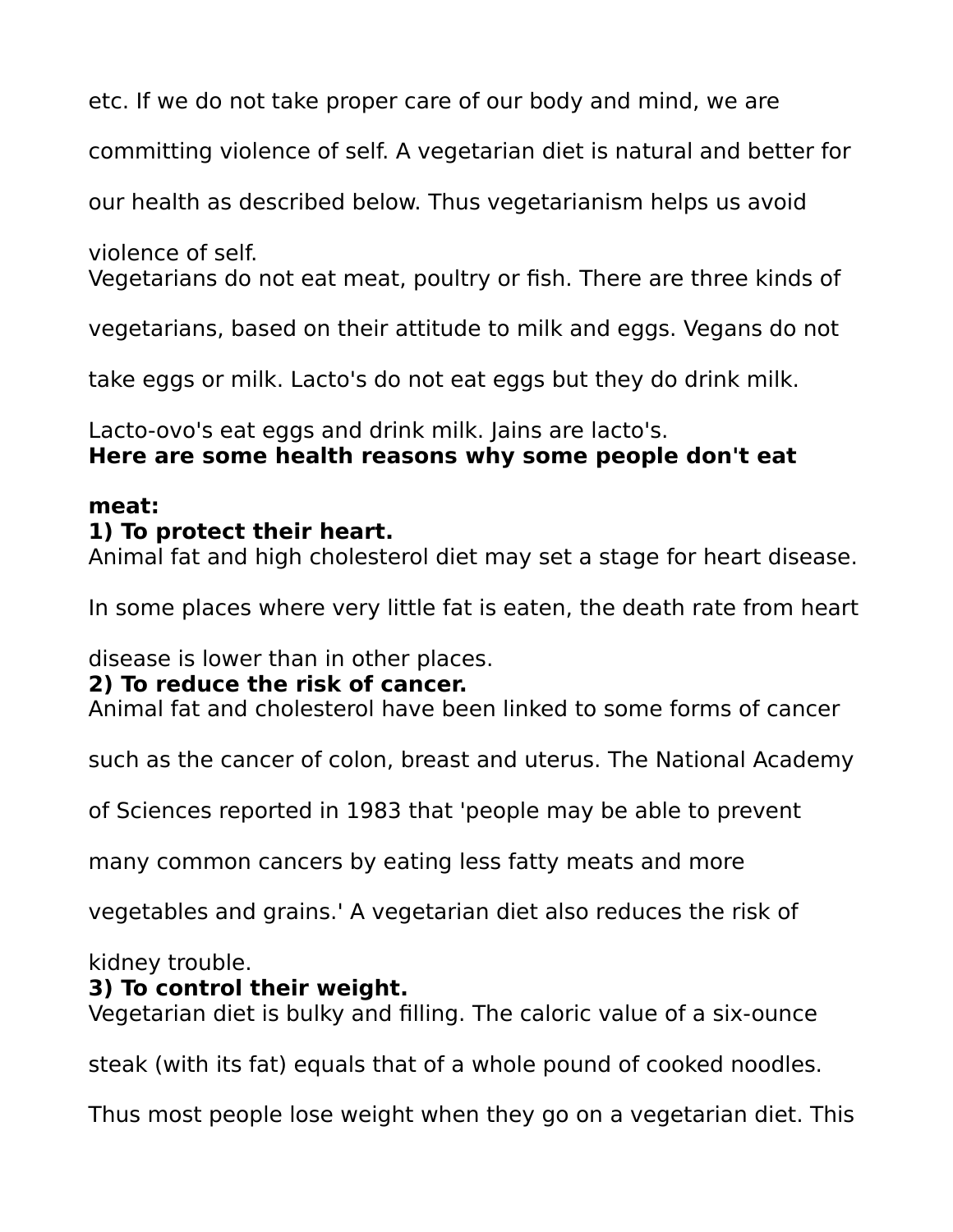also reduces the risk of high blood pressure, diabetes and back

troubles.

Man is vegetarian by nature. Vegetarian food is more suited to the human body. We do not require animal proteins for strength and energy. A physiological comparison of meat-eater, herbivore and man proves this statement. A meat-eater has claws, has no skin pores and perspires through the tongue. A meat-eater has sharp front teeth for tearing and no flat molars for grinding. The intestinal tract of a meat eater is only three times his body length so that rapidly decaying meat can pass out quickly. A meat-eater has strong hydrochloric acid in stomach to digest meat. A herbivore has no claws and perspires through skin pores. He does not have sharp front teeth and has flat rear molars. His intestinal tract is about ten times the body length, and stomach acid, twenty times less strong than meat-eaters. A man has no claws, perspires through skin pores, has no sharp front teeth and has flat rear molars. The intestinal tract of a man is twelve times his body length, and stomach acid, twenty times less strong than meat-eaters. Once within the stomach, meat requires digestive juices high in hydrochloric acid. A man's stomach does not have it. Another important fact is that our intestinal tract is too long where food is further digested and nutrients are passed into the blood. The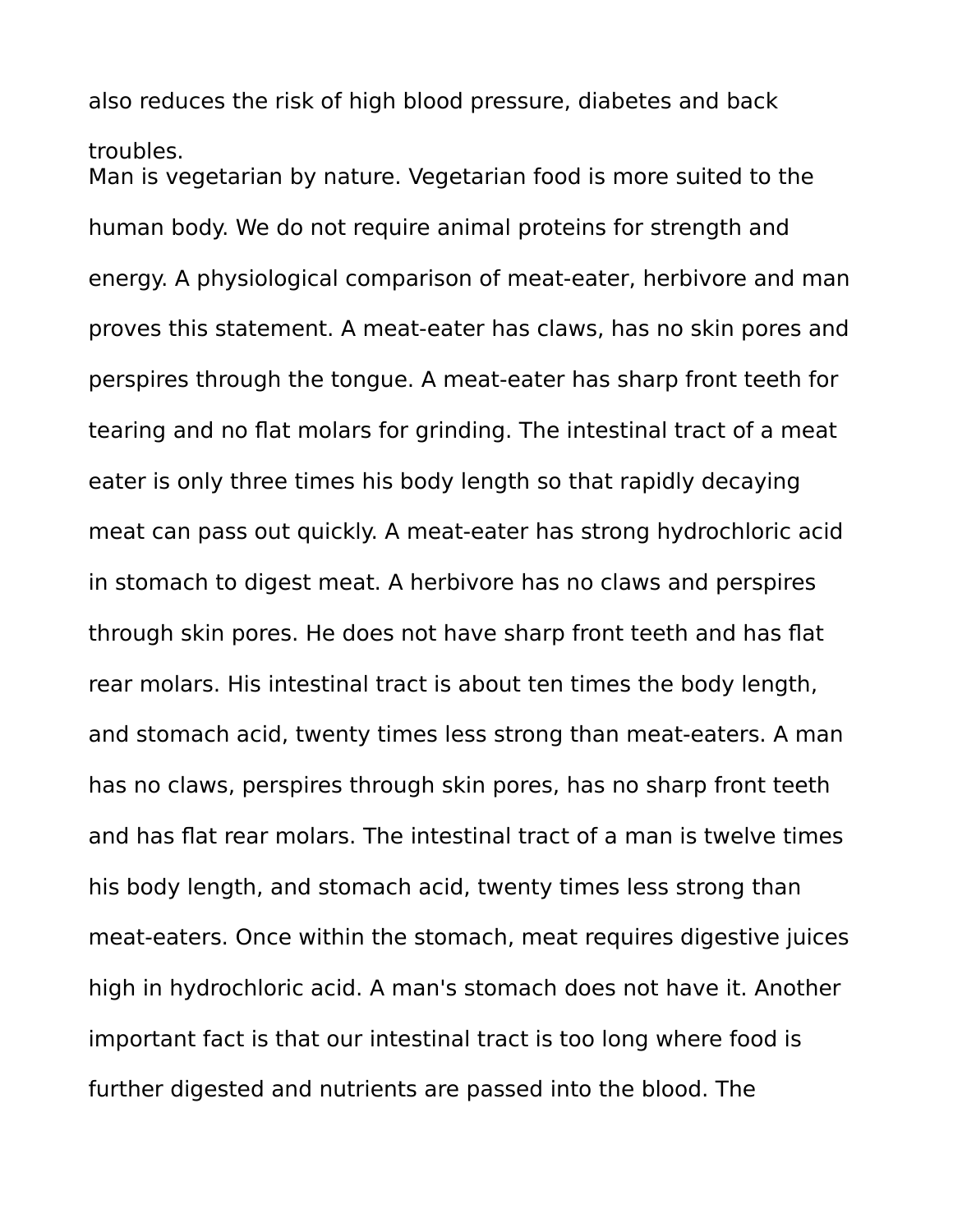putrefaction of meat in our long intestinal tract produces poisonous

wastes . That is why meat must be eliminated from our diet. The basic foods in a vegetarian diet are: cereals, grains, bread, nuts,

beans, seeds, fruits and vegetables. Most vegetable proteins are

incomplete and most animal proteins are complete. Our bodies require

complete proteins to function properly. So vegetarians combine

vegetable proteins in a way that makes them complete. Two or more

vegetables and grains, nuts,etc., having incomplete proteins, can be

combined in a meal to form complete proteins. Here are three simple

ways to do it:

**1.** Combine legumes (dried peas, beans, lentils) with grains (barley,

wheat, rice, rye).

**2.** Combine legumes with nuts and seeds.

**3.** Combine milk products with any vegetable protein.

If we practice vegetarianism, we will be able to satisfy our religious

# beliefs and also maintain our health

## **'At work and at parties, Americans are drinking less and**

**enjoying it more '**, is the subheading of the cover story of the Time

Magazine of May 20, 1985. The article points towards the growing

trend towards temperance in the U. S. A. The author writes: The temperate mood is transforming the ways in which the nation

works, plays and socializes. New attitudes towards careers, fitness

and the very image of what we are and wish to become are being

altered. Americans are tackling the entrenched social problems of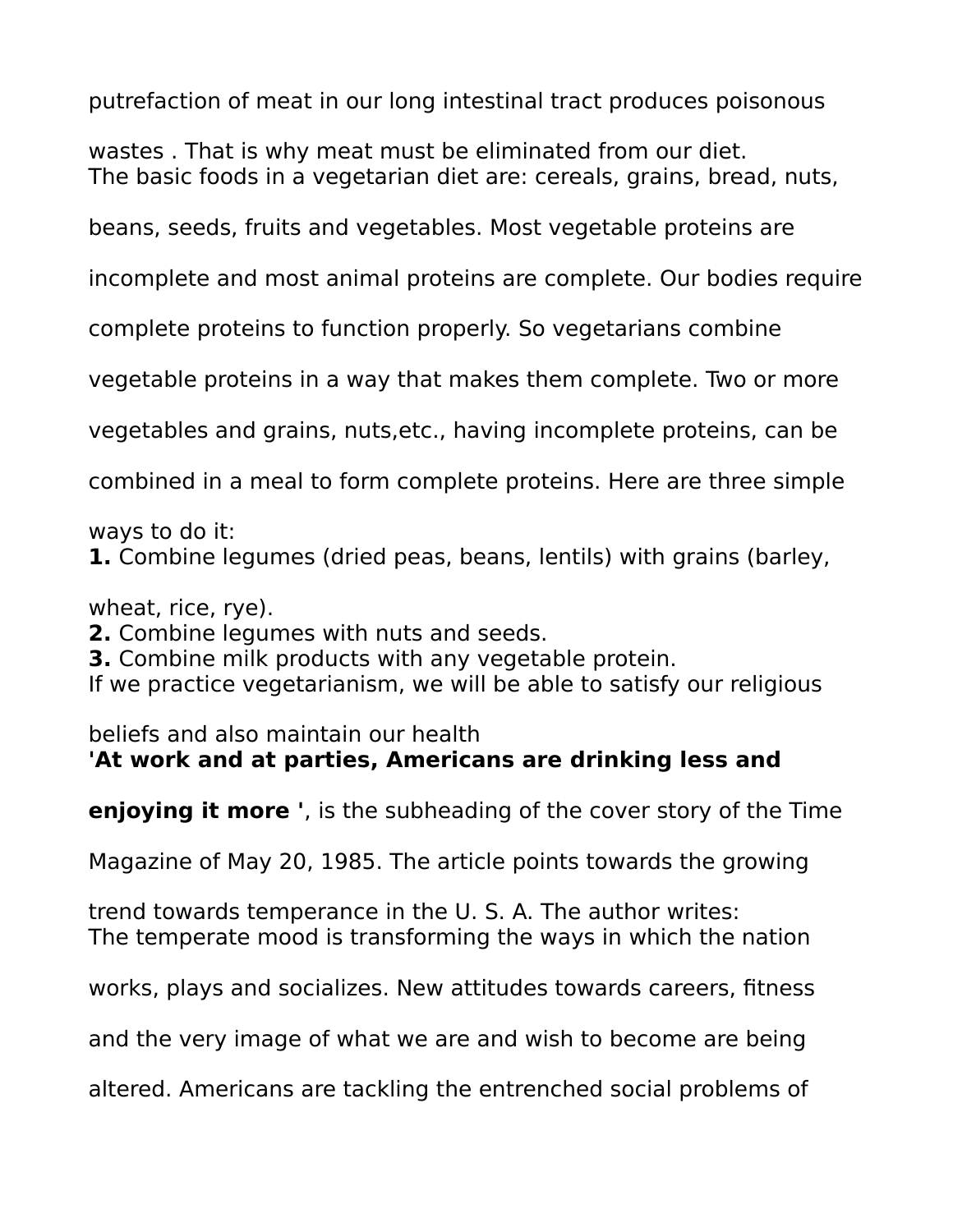abusive drinking with new rigor. The neo-temperance has already inspired tough drunk-driving laws to combat highway bloodshed. Basic to it all: people are drinking lighter. Only 67% of the nation's 170 million adults over 18 said that they drink at all.' We Jains can easily remain with the 33% who don't drink at all. The writer has further remarked: For the fitness-conscious, alcohol has joined sodium and cholesterol as a substance devoutly to be avoided. The active ingredient in alcohol is ethanol, a depressant closely akin to ether. It dulls perception, slows reaction and contains 'empty' carbohydrate calories, that is, with no nutritional value. Jainism says that the dulling of perception and slowing of reaction is violence toward the self because it is, in fact, partially obstructing one's life processes unnecessarily. It can also lead to other kinds of violence. Therefore consumption of alcohol and of other such drugs is prohibited in Jainism. Some people may say that alcohol relieves stress by releasing endorphins, chemicals that calm the nervous system. However, studies have shown that endorphins are released by physical exercise just as well. Righteous meditation can also cause the release of endorphins. Thus it is not necessary to take alcohol for the purpose of relieving tension. Moreover, in the case of alcohol and other habit forming drugs, there is the potential risk of going overboard. Alcohol is